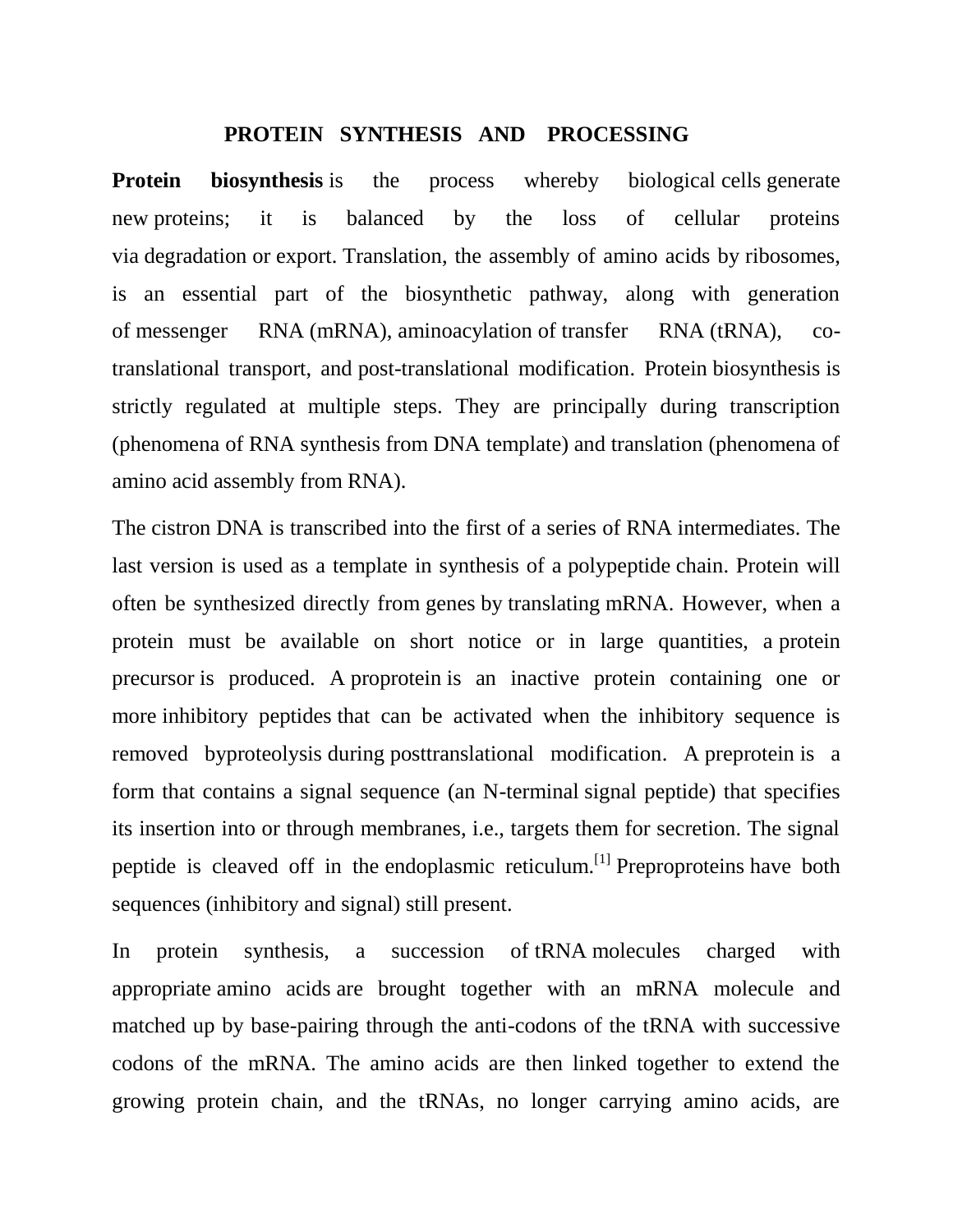released. This whole complex of processes is carried out by the [ribosome,](https://en.wikipedia.org/wiki/Ribosome) formed of two main chains of RNA, called ribosomal RNA [\(rRNA\)](https://en.wikipedia.org/wiki/Ribosomal_RNA), and more than 50 different proteins. The ribosome latches onto the end of an mRNA molecule and moves along it, capturing loaded tRNA molecules and joining together their amino acids to form a new protein chain.



## **TRANSCRIPTION**

In transcription an [mRNA](https://en.wikipedia.org/wiki/MRNA) chain is generated, with one strand of the [DNA](https://en.wikipedia.org/wiki/DNA) double helix in the [genome](https://en.wikipedia.org/wiki/Genome) as a template. This strand is called the [template strand.](https://en.wikipedia.org/wiki/Template_strand) Transcription can be divided into 3 stages: initiation, elongation, and termination, each regulated by a large number of proteins such as [transcription](https://en.wikipedia.org/wiki/Transcription_factor)  [factors](https://en.wikipedia.org/wiki/Transcription_factor) an[dcoactivators](https://en.wikipedia.org/wiki/Coactivator) that ensure that the correct gene is transcribed.

Transcription occurs in the [cell nucleus,](https://en.wikipedia.org/wiki/Cell_nucleus) where the DNA is held. The DNA structure of the cell is made up of two helixes made up of sugar and phosphate held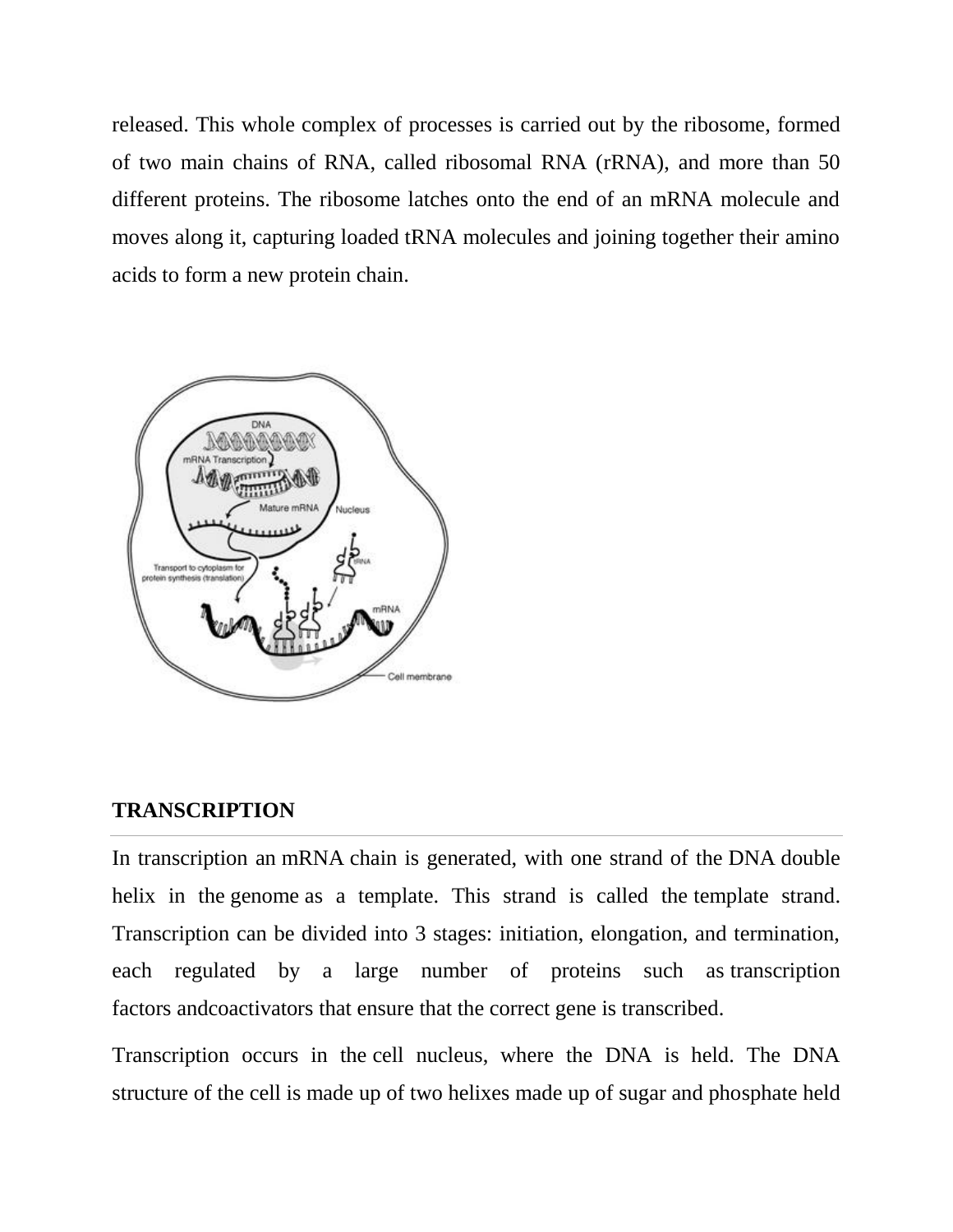together by hydrogen bonds between the bases of opposite strands. The sugar and the phosphate in each strand are joined together by stronge[rphosphodiester](https://en.wikipedia.org/wiki/Phosphodiester) covalent bonds. The DNA is "unzipped" (disruption of hydrogen bonds between different single strands) by the enzyme [helicase,](https://en.wikipedia.org/wiki/Helicase) leaving the single nucleotide chain open to be copied. RNA polymerase reads the DNA strand from the 3-prime (3') end to the 5-prime (5') end, while it synthesizes a single strand of messenger RNA in the 5'-to-3' direction. The general RNA structure is very similar to the DNA structure, but in RNA the nucleotide [uracil](https://en.wikipedia.org/wiki/Uracil) takes the place that [thymine](https://en.wikipedia.org/wiki/Thymine) occupies in DNA. The single strand of mRNA leaves the nucleus through [nuclear pores,](https://en.wikipedia.org/wiki/Nuclear_pore) and migrates into the [cytoplasm.](https://en.wikipedia.org/wiki/Cytoplasm)

The first product of transcription differs in [prokaryotic](https://en.wikipedia.org/wiki/Prokaryote) cells from that of [eukaryotic](https://en.wikipedia.org/wiki/Eukaryote) cells, as in prokaryotic cells the product is mRNA, which needs no post-transcriptional modification, whereas, in eukaryotic cells, the first product is called primary transcript, that needs post-transcriptional modification (capping with 7-methyl-guanosine, tailing with a poly A tail) to give hnRNA (heterogeneous nuclear RNA). hnRNA then undergoes splicing of [introns](https://en.wikipedia.org/wiki/Intron) (noncoding parts of the gene) via [spliceosomes](https://en.wikipedia.org/wiki/Spliceosome) to produce the final mRNA.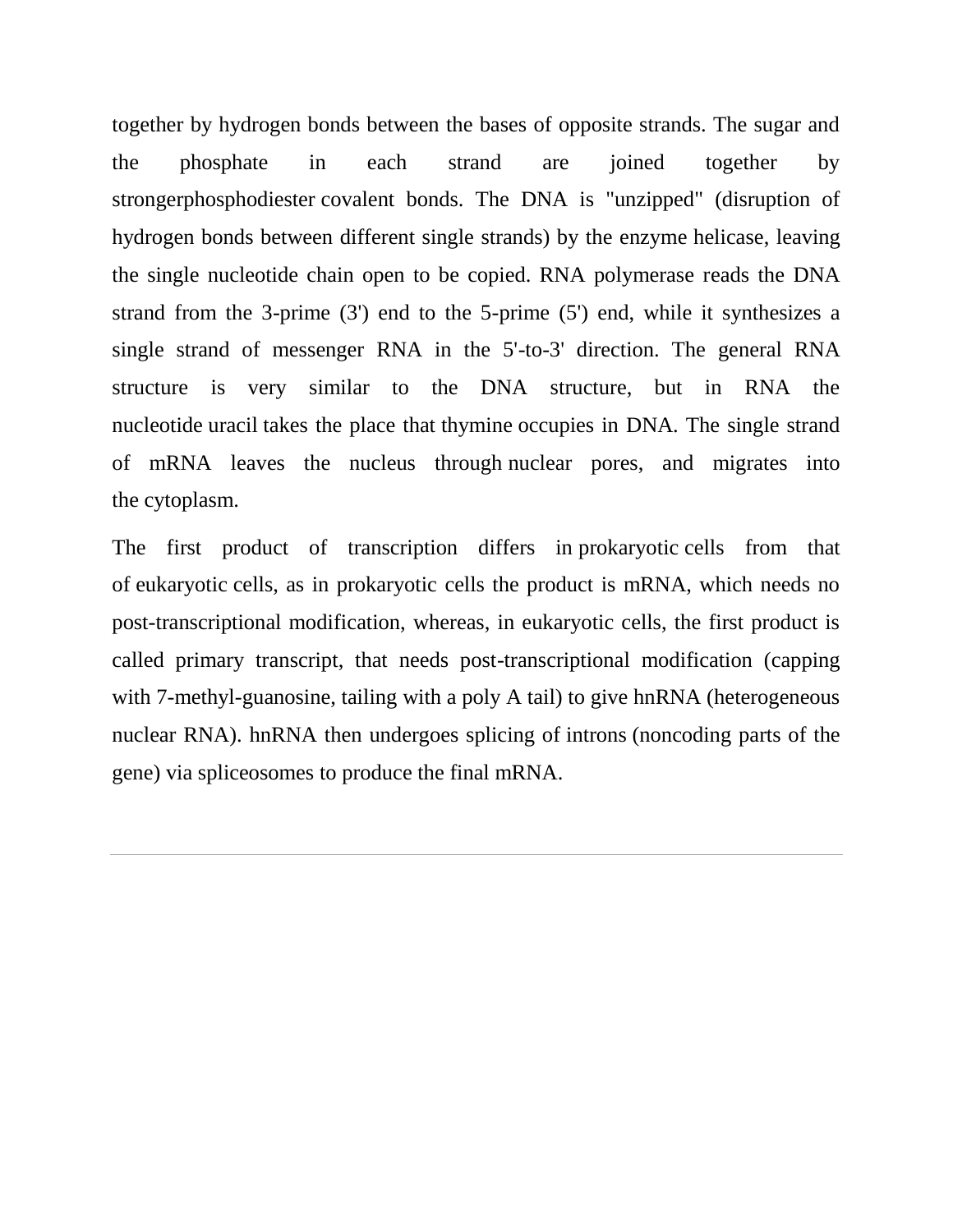

Diagram showing the process of transcription

## **TRANSLATION**

The synthesis of proteins from RNA is known as translation. In eukaryotes, translation occurs in th[ecytoplasm,](https://en.wikipedia.org/wiki/Cytoplasm) where the [ribosomes](https://en.wikipedia.org/wiki/Ribosome) are located. Ribosomes are made of a small and large subunit that surround the mRNA. In translation, [messenger RNA \(mRNA\)](https://en.wikipedia.org/wiki/MRNA) is decoded to produce a specific [polypeptide](https://en.wikipedia.org/wiki/Polypeptide) according to the rules specified by the trinucleotide [genetic](https://en.wikipedia.org/wiki/Genetic_code)  [code.](https://en.wikipedia.org/wiki/Genetic_code) This uses an mRNA sequence as a template to guide the synthesis of a chain of [amino acids](https://en.wikipedia.org/wiki/Amino_acid) that form a protein. Translation proceeds in four phases: activation, initiation, elongation, and termination (all describing the growth of the amino acid chain, or [polypeptide](https://en.wikipedia.org/wiki/Polypeptide) that is the product of translation).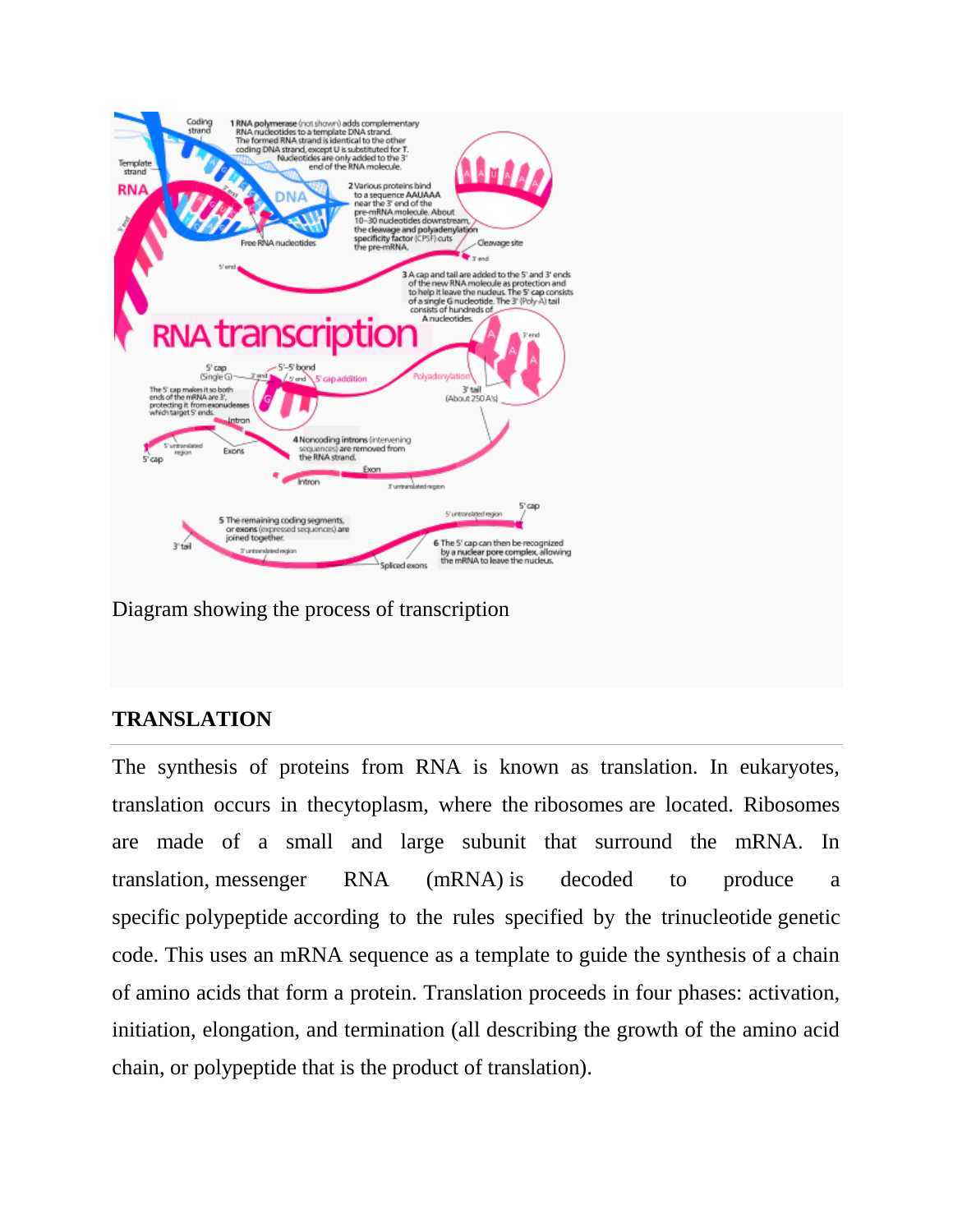In activation, the correct amino acid (AA) is joined to the correct [transfer RNA](https://en.wikipedia.org/wiki/TRNA)  [\(tRNA\).](https://en.wikipedia.org/wiki/TRNA) While this is not, in the technical sense, a step in translation, it is required for translation to proceed. The AA is joined by its carboxyl group to the 3' OH of the tRNA by an ester bond. When the tRNA has an amino acid linked to it, it is termed "charged". Initiation involves the small subunit of the ribosome binding to 5' end of mRNA with the help o[finitiation factors](https://en.wikipedia.org/wiki/Initiation_factors) (IF), other proteins that assist the process. Elongation occurs when the next aminoacyl-tRNA (charged tRNA) in line binds to the ribosome along with [GTP](https://en.wikipedia.org/wiki/Guanosine_triphosphate) and an [elongation factor.](https://en.wikipedia.org/wiki/Elongation_factor) Termination of the polypeptide happens when the A site of the ribosome faces a stop codon (UAA, UAG, or UGA). When this happens, no tRNA can recognize it, but [releasing](https://en.wikipedia.org/wiki/Release_factor)  [factor](https://en.wikipedia.org/wiki/Release_factor) can recognize nonsense codons and causes the release of the polypeptide chain. The capacity of disabling or inhibiting translation in protein biosynthesis is used by by some [antibiotics](https://en.wikipedia.org/wiki/Antibiotic) such as [anisomycin,](https://en.wikipedia.org/wiki/Anisomycin) [cycloheximide,](https://en.wikipedia.org/wiki/Cycloheximide) [chloramphenicol,](https://en.wikipedia.org/wiki/Chloramphenicol) [tetracycline,](https://en.wikipedia.org/wiki/Tetracycline) [streptomycin,](https://en.wikipedia.org/wiki/Streptomycin)[erythro](https://en.wikipedia.org/wiki/Erythromycin) [mycin,](https://en.wikipedia.org/wiki/Erythromycin) [puromycin,](https://en.wikipedia.org/wiki/Puromycin) etc.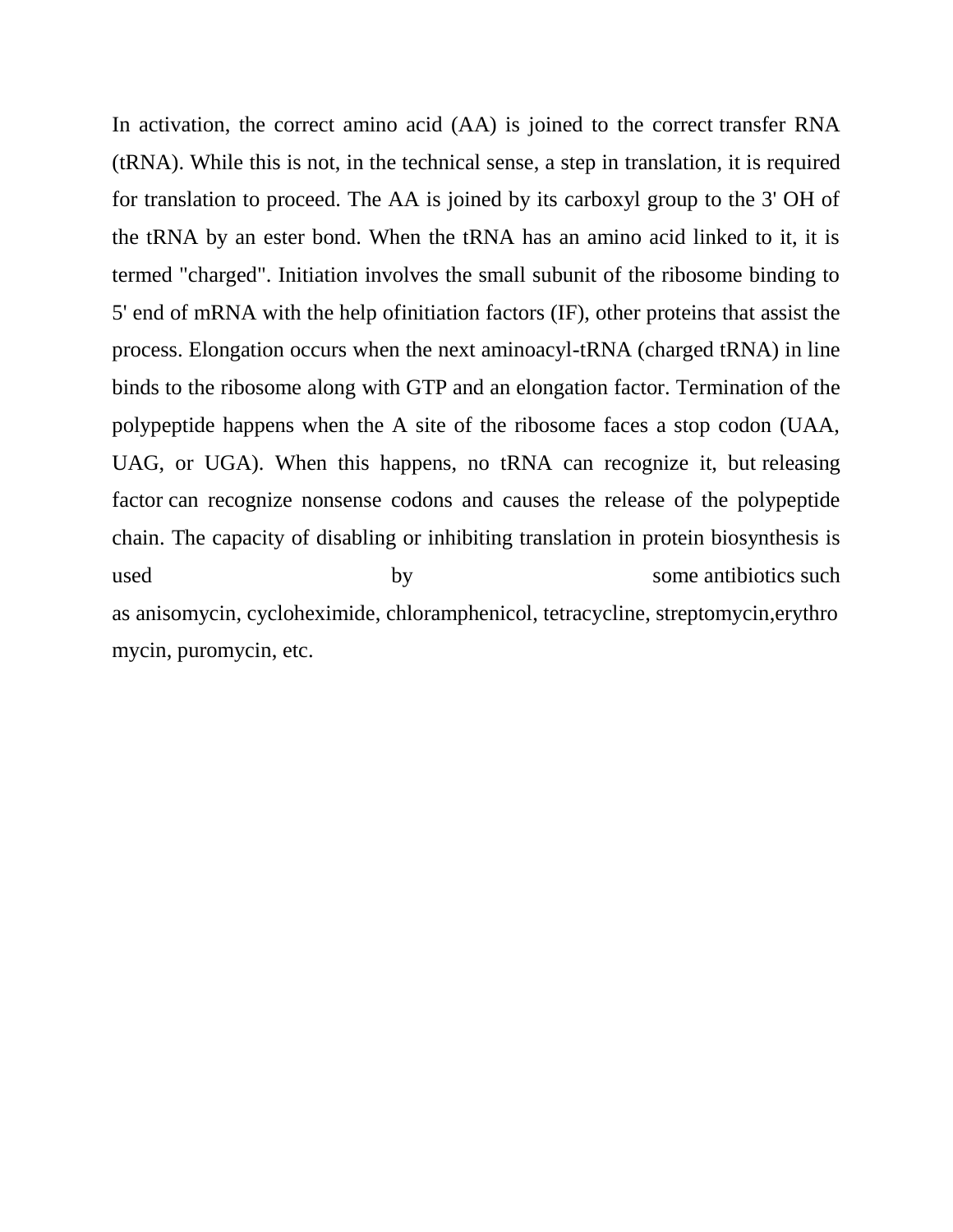

Diagram showing the process of translation



Diagram showing the translation of mRNA and the synthesis of proteins by a ribosome